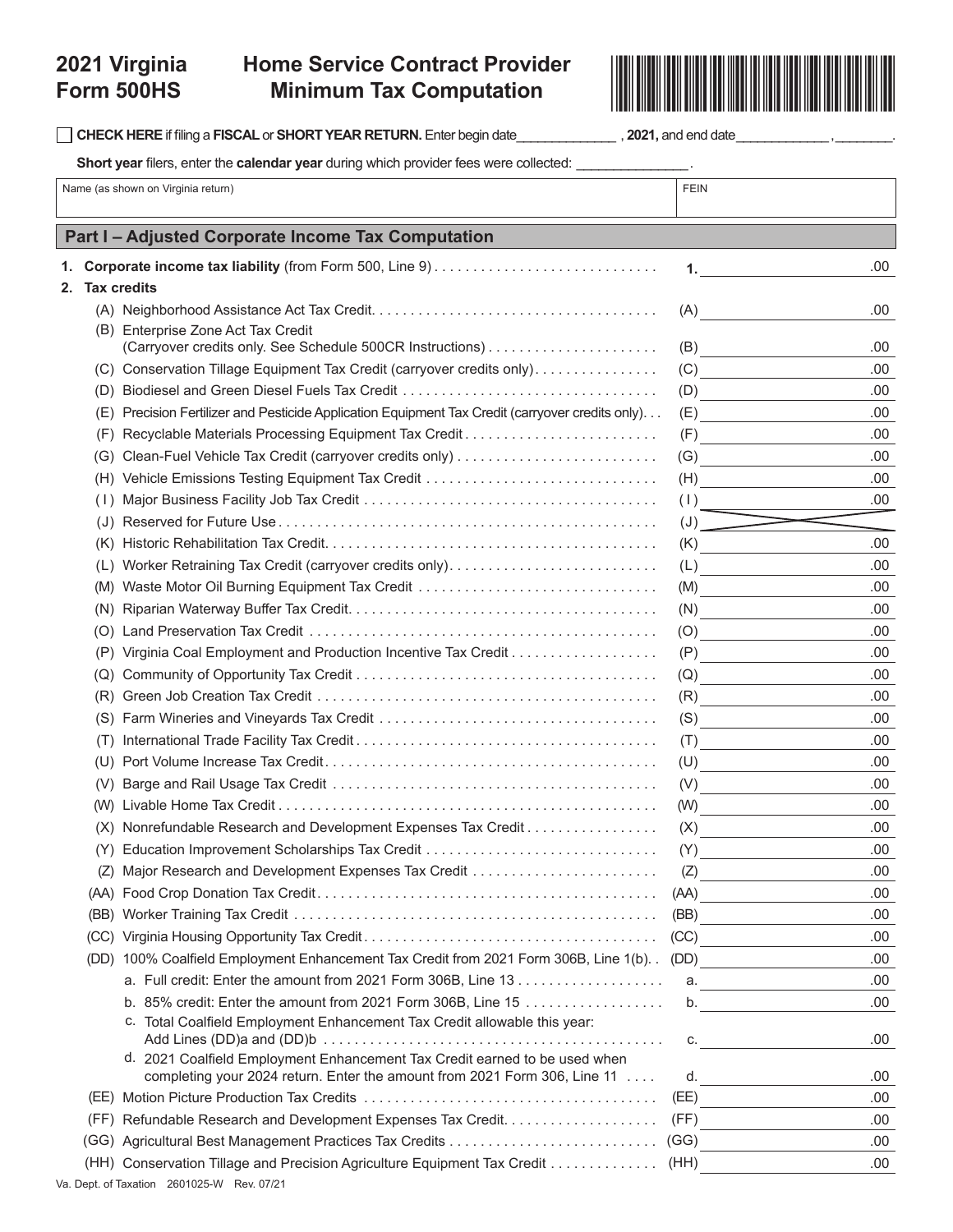# **2021 Virginia Schedule 500HS**

# **Minimum Tax Computation**



Page 2

| Name as shown on the Virginia return                                                                                                                                      |                                                                                                                                                                     | <b>FEIN</b>      |      |
|---------------------------------------------------------------------------------------------------------------------------------------------------------------------------|---------------------------------------------------------------------------------------------------------------------------------------------------------------------|------------------|------|
|                                                                                                                                                                           |                                                                                                                                                                     |                  |      |
|                                                                                                                                                                           | 2. Total tax credits. Add Lines (A) through (I), (K) through (CC), (DD)c, and (EE) through (HH)                                                                     | 2.               | .00  |
|                                                                                                                                                                           |                                                                                                                                                                     |                  | .00. |
|                                                                                                                                                                           | <b>Part II - Minimum Tax Computation</b>                                                                                                                            |                  |      |
|                                                                                                                                                                           | 4. Collected provider's fees for the taxable period                                                                                                                 | $\overline{4}$ . | .00. |
|                                                                                                                                                                           |                                                                                                                                                                     | 5.               | .00  |
|                                                                                                                                                                           | <b>Part III - Corporate Tax Computation</b>                                                                                                                         |                  |      |
|                                                                                                                                                                           | <b>Separate Return Filers</b>                                                                                                                                       |                  |      |
|                                                                                                                                                                           | 6. Adjusted corporate income tax. Enter the amount from Part I, Line 3.                                                                                             | 6.               | .00  |
|                                                                                                                                                                           | <b>Consolidated / Combined Return Filers</b>                                                                                                                        |                  |      |
|                                                                                                                                                                           | 7. Affiliated corporation adjusted corporate income tax. See instructions.                                                                                          | 7.               | .00. |
| 8. Separately computed adjusted corporate income tax of home service contract<br>provider. Enter the amount from the home service contract provider's Form 500HS, Part 1, |                                                                                                                                                                     |                  |      |
|                                                                                                                                                                           |                                                                                                                                                                     | 8.               | .00  |
|                                                                                                                                                                           |                                                                                                                                                                     | 9.               | .00  |
|                                                                                                                                                                           | <b>Part IV - Tax Liability</b>                                                                                                                                      |                  |      |
| 10.                                                                                                                                                                       | (a) Separate return filers $-$ Enter the larger of Line 5 or Line 6.                                                                                                |                  |      |
|                                                                                                                                                                           | (b) Consolidated / combined filers - Enter the larger of Line 5 or Line 9.                                                                                          |                  |      |
|                                                                                                                                                                           | Noncorporate home service contract providers – If Line 5 is greater than Line 6,<br>(c)  <br>subtract Line 6 from Line 5. If Line 5 is less than Line 6, enter -0-. |                  |      |
|                                                                                                                                                                           | Enter the result here and then transfer this amount to Form 500, Page 1 in the HSCP                                                                                 | 10.              | .00  |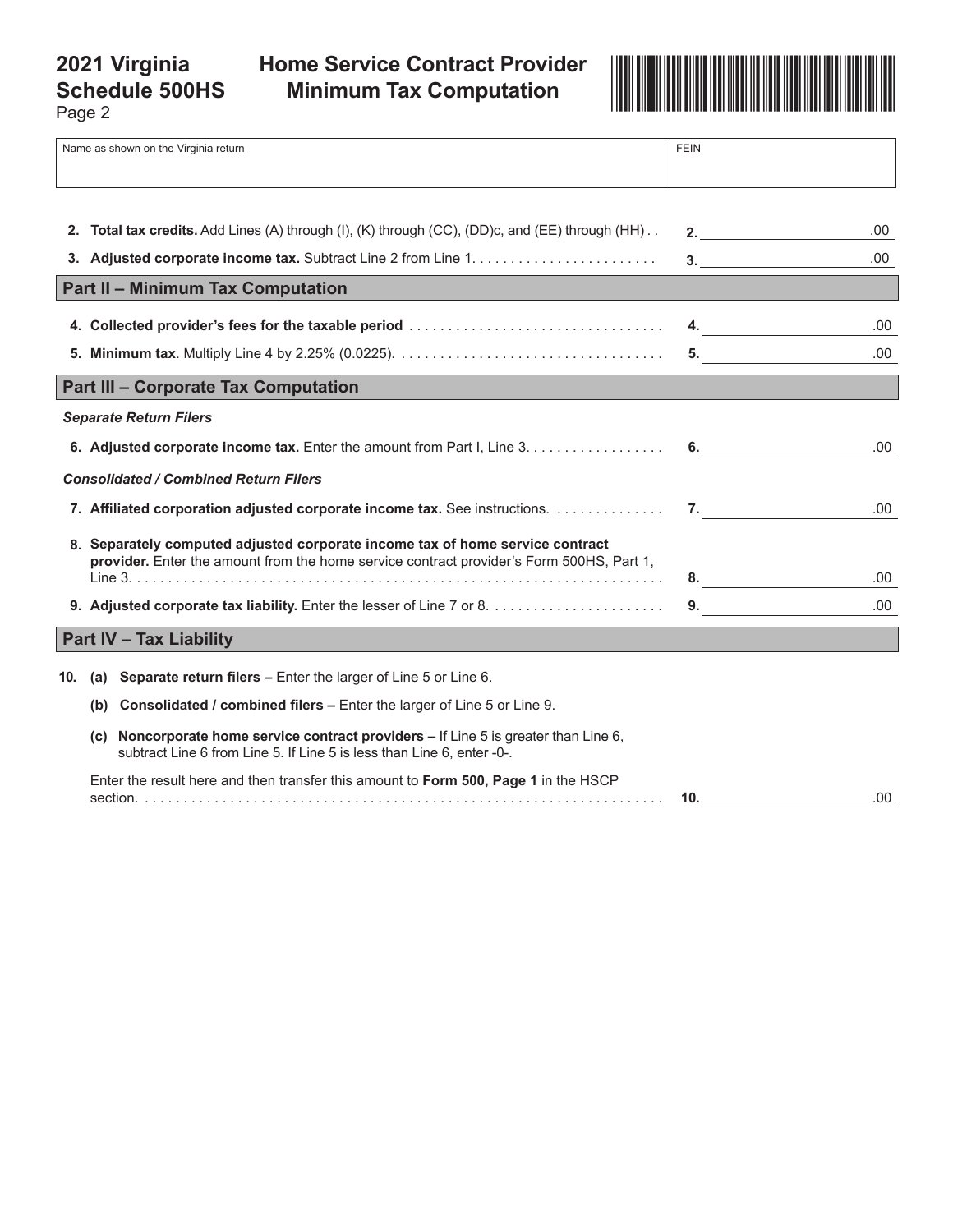# **Instructions for 2021 Virginia Form 500HS, Home Service Contract Provider Minimum Tax Computation**

### **GENERAL INFORMATION**

A home service contract provider is exempt from the insurance premiums license tax and instead will be subject to the Virginia corporation income tax. Providers must pay a minimum tax instead of the 6% corporate income tax (less any applicable tax credits), if the minimum tax liability exceeds the corporate income tax. The minimum tax on home service contract providers is **2.25%** of collected provider fees.

#### **Who Must File**

All home service contract providers*,* as defined below, are subject to the minimum tax.

#### **How to Prepare the Return**

Corporations, partnerships, and all other types of home service contract providers must complete both a Form 500HS and a Virginia Corporation Income Tax Return, Form 500.

A noncorporate home service contract provider must complete Form 502, Pass-Through Entity Return of Income and Return of Nonresident Withholding Tax in addition to the Form 500 and Form 500HS. Noncorporate home service contract providers must calculate an income tax liability as if it were a corporation, using a pro forma Form 500 to determine a corporate income tax liability to compare to the minimum tax.

Partnerships and all other noncorporate home service contract providers must write along the top margin of Form 500 "RETURN BY NONCORPORATE HOME SERVICE CONTRACT PROVIDER."

Noncorporate companies are required to submit a schedule that lists the name, address, tax identification number, and proportionate share of the home service contract provider's income and credit taxable to each entity, partner, or other person.

#### **When to File**

Form 500 and Form 500HS are due by the 15th day of the 4th month after the close of the home service contract provider's taxable year.

#### **Estimated Payments of Tax**

A home service contract provider must file and pay installments of estimated tax regardless of whether the provider will be subject to the minimum tax or the corporate income tax. For information on how to file estimated payments, including a payment schedule, see Form 500ES, Corporation Estimated Income Tax Payment Vouchers.

To determine whether a provider has paid enough estimated tax, see Form 500C, Underpayment of Estimated Tax by Corporations. For purposes of determining the applicability of any exceptions under which the addition to the tax for the

underpayment of any installment of estimated taxes is not imposed, it is irrelevant whether the tax shown on the return for the preceding taxable year is the corporate income tax or the minimum tax.

#### **How to File**

Corporations and pass-through entities must make tax payments and file their annual income tax returns electronically. Home service contract providers must include the Form 500HS with the electronically-filed Form 500 and Form 502, if applicable. Information on filing and paying electronically is available on the Department's website, **www.tax.virginia.gov**.

If you are unable to file and pay electronically, you must request a waiver in writing using the Corporation Income Tax Electronic Filing Waiver Request Form. Waiver forms are available on the Department's website, **www.tax.virginia.gov** or by calling **(804) 367-8037**.

#### **Definitions**

*Collected provider fees –* provider fees collected on home service contracts issued to a resident of the Commonwealth.

*Home service contract – a contract or agreement for a* separately stated consideration for any duration to perform the service, repair, replacement, or maintenance of property or to indemnify for the costs of service, repair, replacement, or maintenance, for the operational failure of any property due to a defect in materials, workmanship, inherent defect, or normal wear and tear, with or without additional provisions for incidental payment of indemnity under limited circumstances. Home service contracts may provide for the service, repair, replacement, or maintenance of property for damage resulting from power surges or interruption and for accidental damage from handling. Home service contracts may provide roof leak coverage.

**Provider –** a person that is contractually obligated to the purchaser under the terms of the home service contract.

*Provider fee –* the consideration paid for a home service contract issued to a resident of the Commonwealth.

#### **Short Taxable Periods**

For tax returns that cover a period less than 12 months, the minimum tax is based on the provider fees that were collected during the calendar year which ends during the taxable period. If none, the minimum tax is based on provider fees that were collected during the most recent calendar year that ended before the taxable period. Prorate the minimum tax by multiplying the minimum tax by the number of months in the short taxable year and divide by 12. Indicate this on the Form 500HS by checking the box at the top of the return and entering the year during which the provider fees were collected.